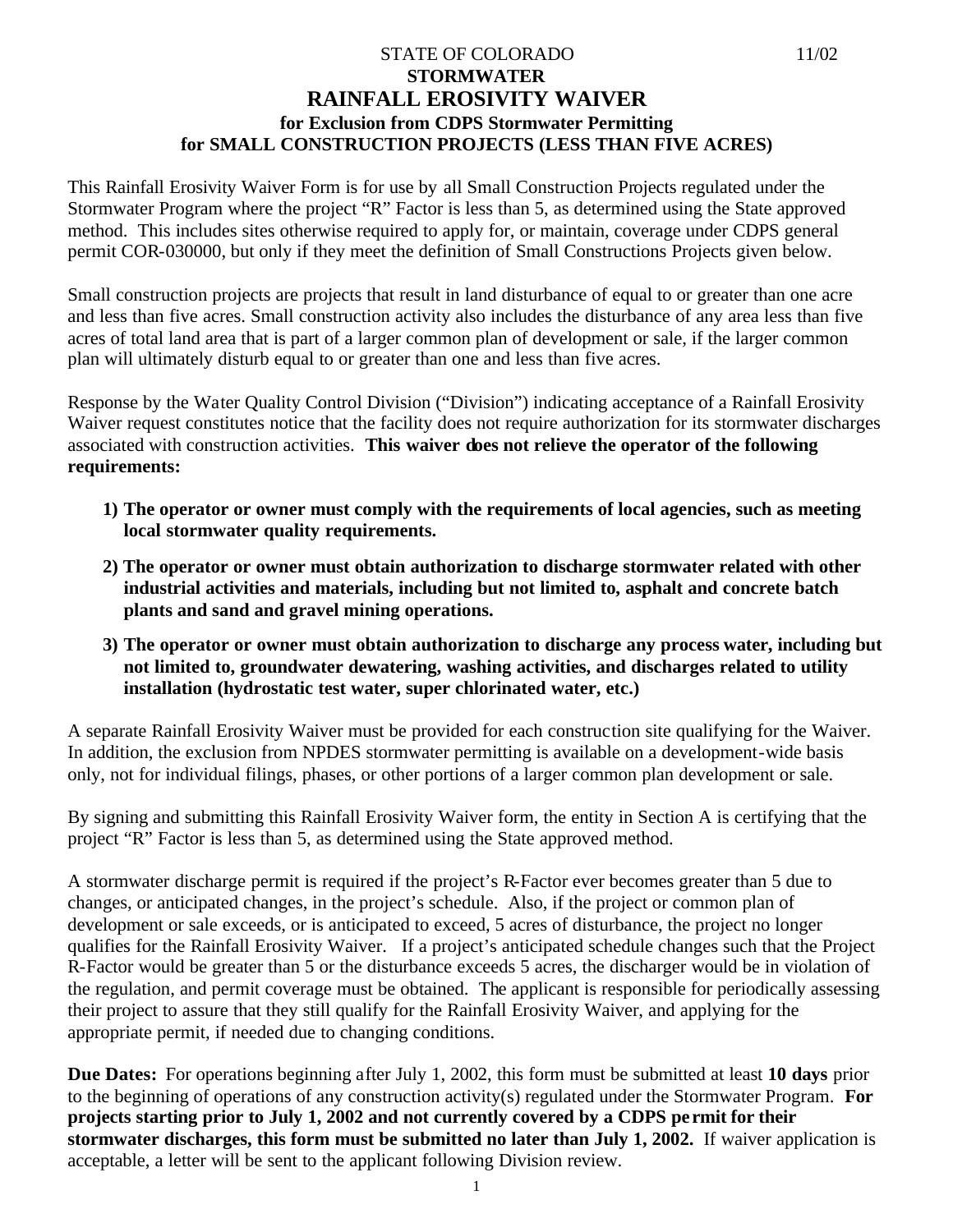Fee: There is no fee associated with submittal of this form. However, if you are currently covered under a stormwater discharge permit, any invoices already received for permit coverage must still be paid.

**Form Completeness:** All items on this form must be completed accurately and in their entirety or the submittal will be deemed incomplete, and submittal of the form will not be considered complete until all information is received. **One original copy** of the completed form **(no faxes)**, shall be submitted, only to:

> Colorado Department of Public Health and Environment Water Quality Control Division WQCD-P-B2 4300 Cherry Creek Drive South Denver, Colorado 80246-1530

If you have questions on completing this application, you may contact the Division, Stormwater Program at (303) 692-3500.

### STORMWATER MANAGEMENT PLAN

A Stormwater Management Plan (SWMP) is not required by the Division for small construction projects that qualify for the Rainfall Erosivity Waiver. However, a project operating under the waiver may still be held liable if stormwater discharges from construction activities cause or threaten to cause pollution, contamination or degradation of State waters. For this reason, the Division recommends that a SWMP be developed and implemented, or similar controls implemented, for qualifying projects. The Division has a guidance document available on construction SWMP preparation at http://www.cdphe.state.co.us/wq/PermitsUnit/wqcdpmt.html, or call (303) 692-3517.

### INSTRUCTIONS

| Item A -   | Provide the name and address of the applicant, including the company name, local contact,<br>and mailing address. Indicate whether the applicant is the owner, developer or contractor of<br>the construction site, and the status as a private, federal, state, county or other public entity.<br>Include the applicant's Federal taxpayer identification number (nine digits). Public entities<br>should use their Federal employer identification number. |
|------------|--------------------------------------------------------------------------------------------------------------------------------------------------------------------------------------------------------------------------------------------------------------------------------------------------------------------------------------------------------------------------------------------------------------------------------------------------------------|
| Item B -   | Provide the street address of the construction site. (If not available, include the nearest<br>intersection or other identifying information.) For the approximate center point of the<br>property, the longitude/latitude, to the nearest 15 seconds, must be included. This information<br>is easily obtainable from a U.S. Geological Survey topographical map, available at area map<br>stores. Also include the name of the construction project.       |
| Item $C -$ | Briefly describe the nature of the construction activities. Include such things as what is being<br>constructed, the ultimate land use, construction methods, or other factors which might affect<br>stormwater quality.                                                                                                                                                                                                                                     |

Item D - Provide both the total area of the construction site, and the area that will undergo disturbance, in acres. Note: aside from clearing, grading and excavation activities, disturbed areas also include areas receiving overburden (e.g., stockpiles), and areas with heavy equipment/vehicle traffic and storage.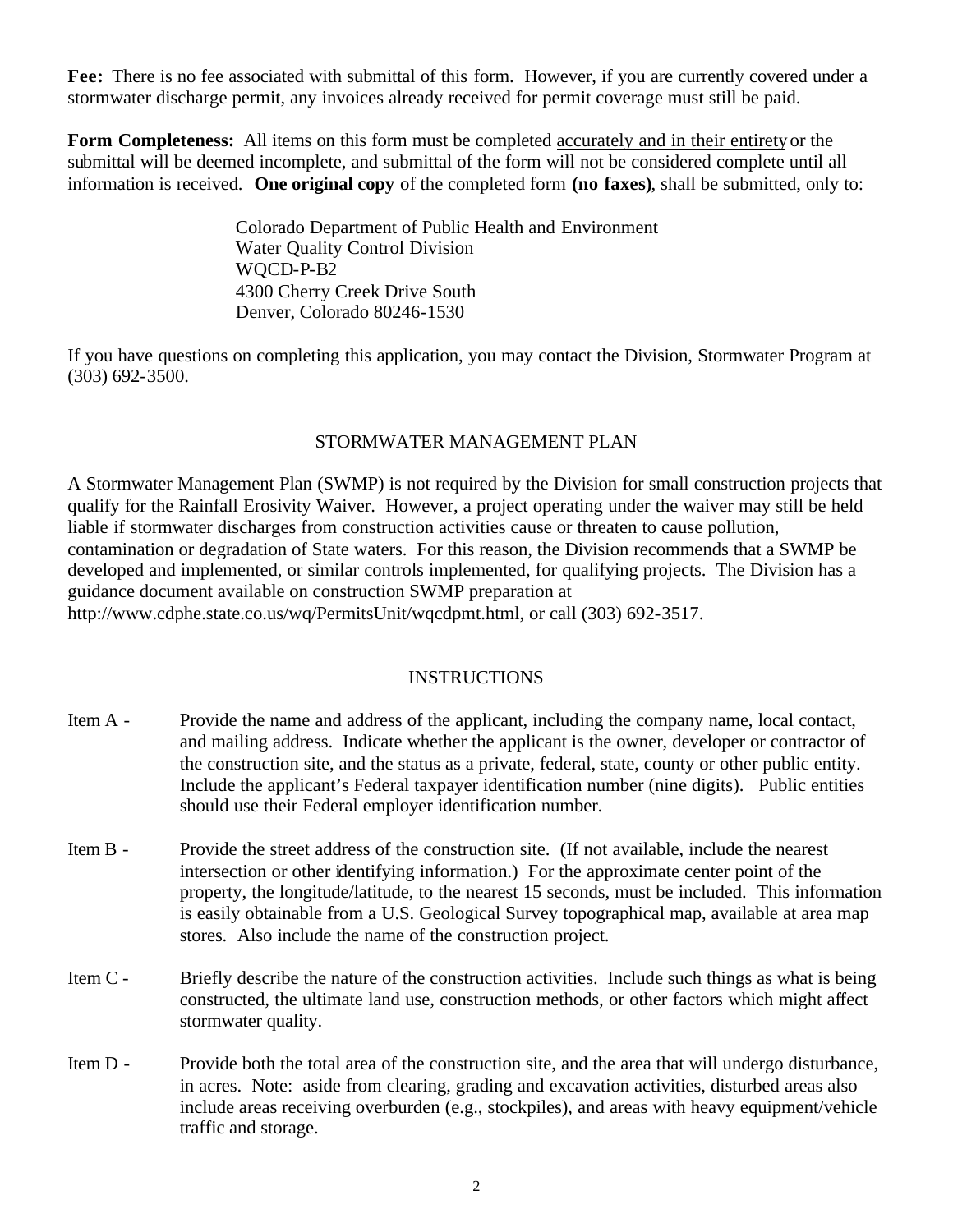If the project is part of a larger common plan of development or sale, the disturbed area of the total plan should also be included. A "common plan of development or sale" is a site where multiple separate and distinct construction activities may be taking place at different times on different schedules, but still under a single plan. This includes phased projects, projects with multiple filings or lots, and projects in a contiguous area that may be unrelated but still under the same contract.

- Item E Identify the receiving water. Receiving waters are any waters of the State of Colorado. These include any and all surface waters that are contained in or flow in or through the State of Colorado (except for water withdrawn for use until use and treatment have been completed). This definition includes all water courses, even if they are usually dry. If stormwater from the construction site enters a ditch or storm sewer system, identify that system and indicate the ultimate named receiving water for the ditch or storm sewer. Note: a stormwater discharge permit does not allow a discharge into a ditch or municipal storm sewer system without the separate approval of the owner/operator of that system.
- Item F **F.1 Start date:** this is the day you expect to begin disturbing soils, including grubbing, stockpiling, excavating, and grading activities.

**F.2 - Completion date:** this is when the site is finally stabilized. This means that all disturbed areas have been either built on, paved, or a uniform vegetative cover has been established with a density of at least 70 percent of pre-disturbance levels. Permit coverage must be maintained until that time. Even if you are only doing one part of the project, the estimated completion date must be for the overall project. If permit coverage is still required once your part is completed, and the total time of permit coverage does not result in an R-Factor of less than 5, then your part does not qualify for the waiver.

It is very important to provide an accurate estimate. If in doubt, assume a longer period of time. Underestimating the anticipated construction schedule can result in a lower calculated project R-Factor. If a construction site operator underestimates the project R-Factor and does not apply for permit coverage, and the actual R-Factor for the project is above 5, the operator may be held liable for discharging from a point source without a permit.

- Item G The application must be signed to be considered complete. In all cases, it shall be signed as follows:
	- a) In the case of corporations, by a principal executive officer of at least the level of vicepresident or his or her duly authorized representative, if such representative is responsible for the overall operation of the facility from which the discharge described in the application originates.
	- b) In the case of a partnership, by a general partner.
	- c) In the case of a sole proprietorship, by the proprietor.
	- d) In the case of a municipal, state, or other public facility, by either a principal executive officer, ranking elected official, or other duly authorized employee.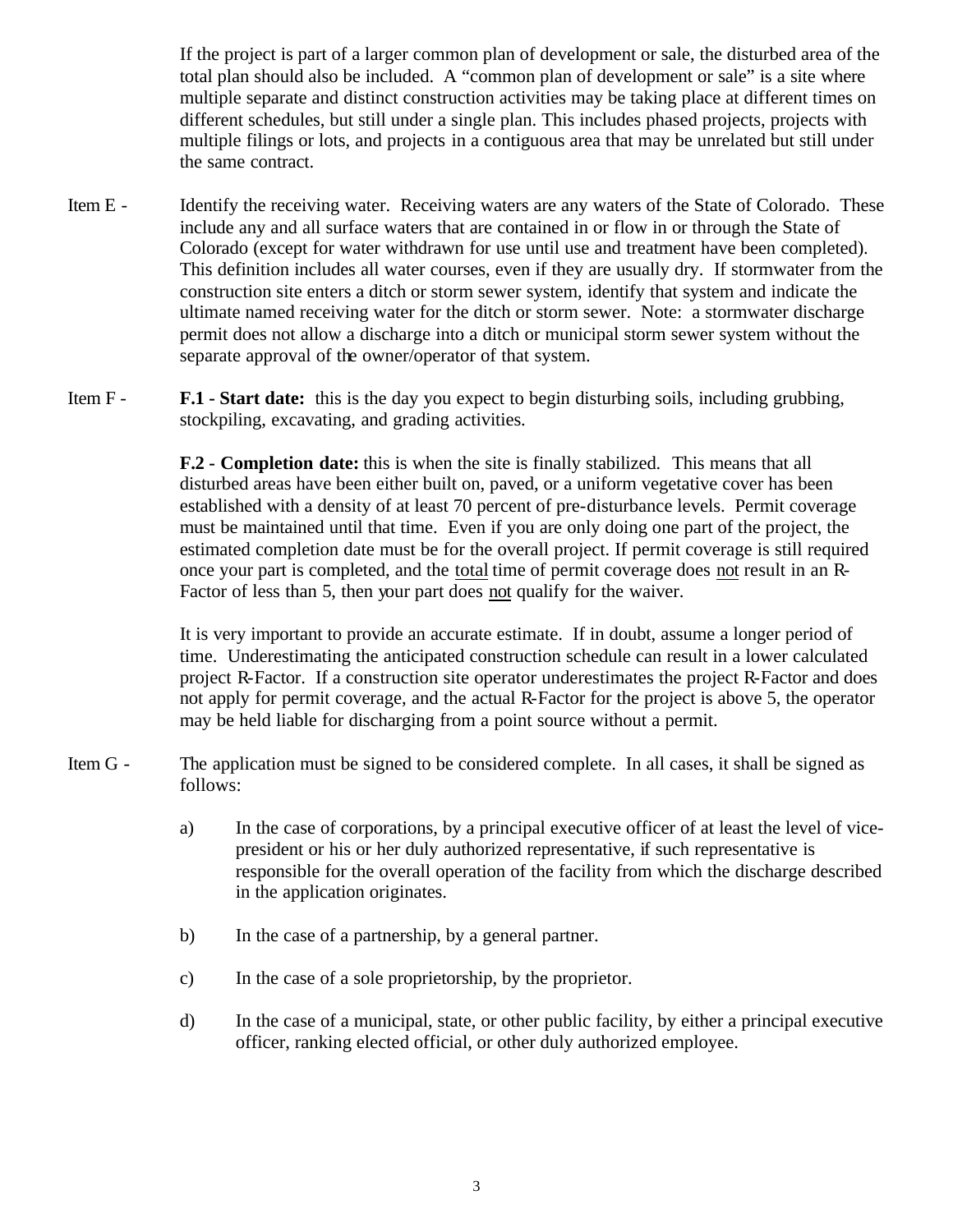COLORADO DEPARTMENT OF PUBLIC HEALTH AND ENVIRONMENT **FOR AGENCY USE ONLY** Water Quality Control Division WQCD-P-B2 4300 Cherry Creek Drive South Denver, CO 80246-1530

| <b>FOR AGENCY USE ONLY</b> |  |  |
|----------------------------|--|--|
|----------------------------|--|--|

| Tracking # |               |     |
|------------|---------------|-----|
|            | Date Received |     |
|            |               |     |
| Year       | Month         | Day |

### **RAINFALL EROSIVITY WAIVER for Exclusion from CDPS Stormwater Permitting for SMALL CONSTRUCTION PROJECTS (LESS THAN FIVE ACRES)**

Please print or type. Form must be filled out completely.

# **A. Name and address of applicant:** Company Name: Mailing Address: City, State, and Zip Code: \_\_\_\_\_\_\_\_\_\_\_\_\_\_\_\_\_\_\_\_\_\_\_\_\_\_\_\_\_\_\_\_\_\_\_\_\_\_\_\_\_\_\_\_\_\_\_\_\_\_\_\_\_\_\_\_\_\_\_\_\_\_\_\_\_\_\_\_\_\_\_\_\_\_\_\_\_ Phone Number: (\_\_\_\_\_\_)\_\_\_\_\_\_\_\_\_\_\_\_\_\_\_\_\_\_\_ Who is applying? Owner Developer Contractor Federal Taxpayer (or Employer) ID#: \_\_\_ \_\_\_ - \_\_\_ \_\_\_ \_\_\_ \_\_\_ \_\_\_ \_\_\_ \_\_\_ Entity Type: Private Federal State County City Other: Local Contact (fa miliar with facility):  $\frac{1}{\sqrt{2}}$ Title: \_\_\_\_\_\_\_\_\_\_\_\_\_\_\_\_\_\_\_\_\_\_\_\_\_\_ Phone Number: (\_\_\_\_\_\_)\_\_\_\_\_\_\_\_\_\_\_\_\_\_\_\_\_\_\_\_\_\_\_\_\_\_\_\_\_\_\_\_\_\_\_\_\_\_\_\_\_\_ **B. Location of the construction site:** Street Address: \_\_\_\_\_\_\_\_\_\_\_\_\_\_\_\_\_\_\_\_\_\_\_\_\_\_\_\_\_\_\_\_\_\_\_\_\_\_\_\_\_\_\_\_\_\_\_\_\_\_\_\_\_\_\_\_\_\_\_\_\_\_\_\_\_\_\_\_\_\_\_\_\_\_\_\_\_\_\_\_\_\_\_\_\_ City, State, and Zip Code: \_\_\_\_\_\_\_\_\_\_\_\_\_\_\_\_\_\_\_\_\_\_\_\_\_\_\_\_\_\_\_\_\_\_\_\_\_\_\_\_\_\_\_\_\_\_\_\_\_\_\_\_\_\_\_\_\_\_\_\_\_\_\_\_\_\_\_\_\_\_\_\_\_\_\_\_ County: \_\_\_\_\_\_\_\_\_\_\_\_\_\_\_\_ Name of plan or development: \_\_\_\_\_\_\_\_\_\_\_\_\_\_\_\_\_\_\_\_\_\_\_\_\_\_\_\_\_\_\_\_\_\_\_\_\_\_\_\_\_\_\_\_\_\_\_\_ Latitude and Longitude, to the nearest 15 seconds: **C. Briefly describe the nature of the construction activity:**

#### **D. Area of the construction site**:

1. Total area of project site (acres)

2. Area of project site to undergo disturbance (acres)

3. If project site is part of a Larger Common Plan of Development or Sale, total area of common plan to undergo

disturbance (see Instructions)

**If the disturbed area of the project (D.2) or the Larger Common Plan of Development or Sale (D.3) exceeds 5 acres, you do NOT qualify for this waiver. Please complete and submit the Permit Application for Stormwater Discharges Associated with Construction Activity.**

**E. The name of the receiving water(s).** (If discharge is to a ditch or storm sewer, also include the name of the ultimate receiving water):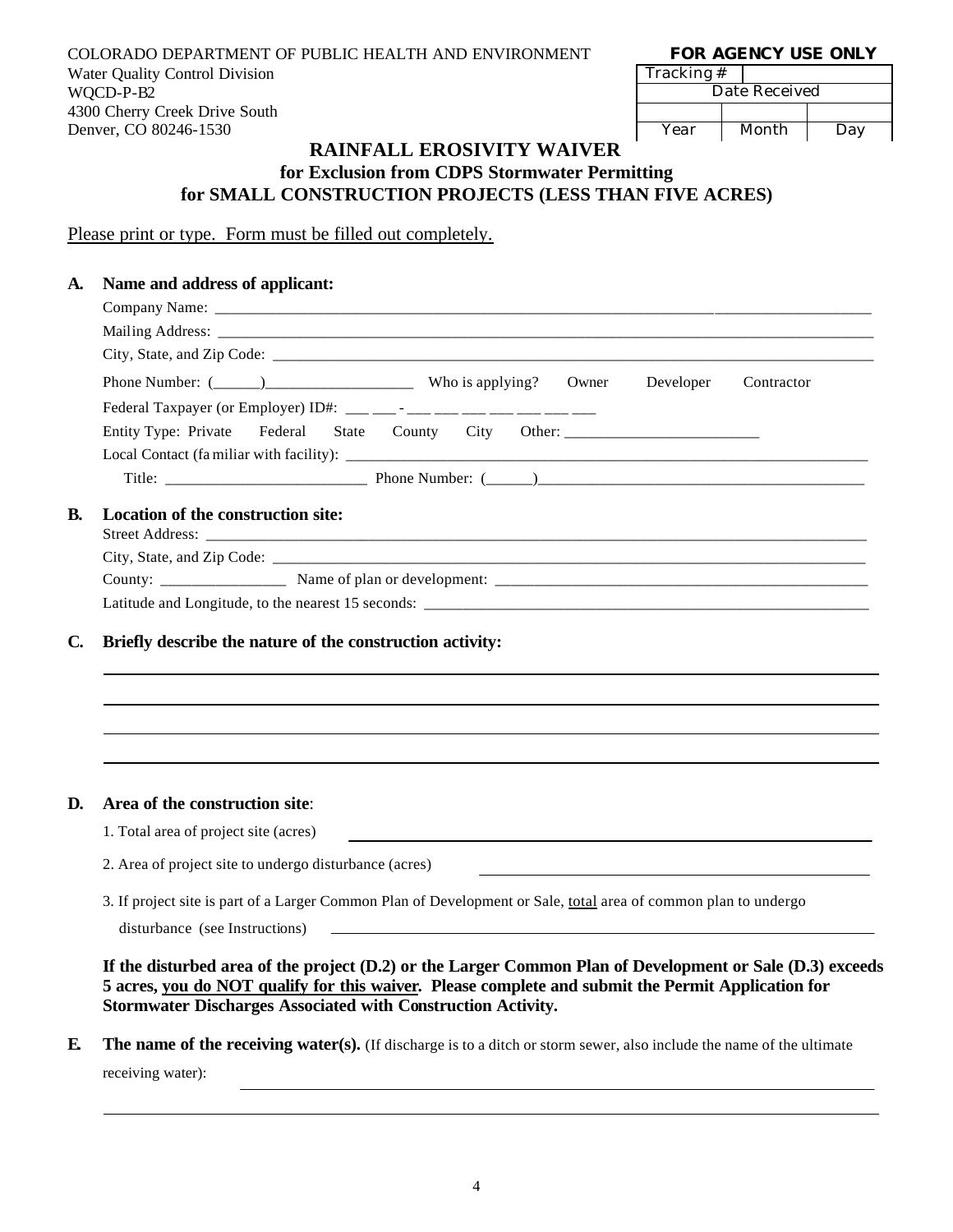### **F**. **Waiver Worksheet (State Approved Method):**

The following method must be used to calculate a construction project's Rainfall Erosivity Factor (the R Factor) when submitting a certification to the Division for a small construction site to be covered under the Rainfall Erosivity Waiver.

The Division reserves the right to revoke or refuse to grant the waiver based on the potential for contribution to a violation of a water quality standard or for significant contribution of pollutants to State waters.

The Division will not grant waivers for construction sites located in areas where snow cover can exist at the site for extended periods of time, if the construction site will remain active and unstabilized during the spring runoff. The Division will make the decision on whether or not a project qualifies for the waiver based on information provided by the permittee, and other sources, such as local government agencies.

In order to calculate a project's R Factor, the following information is required:

| The start date of the construction project. See Instructions.                                                                                             | Month / Day / Year |
|-----------------------------------------------------------------------------------------------------------------------------------------------------------|--------------------|
| The end date of the construction project. See Instructions.                                                                                               | Month / Day / Year |
| The county the project is located in. If the project is in two or more counties, the county that<br>the majority of the project lies within must be used. | County             |

If the project start date and the project end date are 11 months apart or more, the project's R Factor can not fall below 5, and therefore the project can not qualify for the Rainfall Erosivity Waiver.

| 4) | Pick the 15-day period that your start date (Item 1) falls within from those along the top of                                                                                                                                                                                                                                                                                                                                                                           |                     |
|----|-------------------------------------------------------------------------------------------------------------------------------------------------------------------------------------------------------------------------------------------------------------------------------------------------------------------------------------------------------------------------------------------------------------------------------------------------------------------------|---------------------|
|    | Table 1 (e.g., June 1-15).                                                                                                                                                                                                                                                                                                                                                                                                                                              | <b>Start Period</b> |
|    | Pick the 15-day period that your end date (Item 2) falls within from those along the top of<br>Table 1. If the completion date falls within the same 15-day period as the starting date, the next<br>15-day period must be used. For example, if the project will begin on June 1st and end on June<br>10th, the period used for the start of the project would be "June 1-15" and the period used for<br>the end of the project would be the next period, "June 16-30" | <b>End Period</b>   |

| 6 | Refer to Table 1. Find the project's "County" (item 3) in the left column. Locate the R Factor<br>Index Values for the 15-day periods that correspond to the project "Start Period" and "End" | <b>Start R-Factor</b> |
|---|-----------------------------------------------------------------------------------------------------------------------------------------------------------------------------------------------|-----------------------|
|   | Period" you identified in Items 4 and 5.                                                                                                                                                      | <b>End R-Factor</b>   |

If the Start Period (Item 4) and End Period (Item 5) are within the same calendar year, complete Item 7.A. If they are within 2 separate calendar years, complete item 7.B.

| 7.A | Project R-Factor calculation for projects within ONE calendar year.<br>Subtract the "Start R-Factor" (Item 5) from the "End R-Factor" (Item 6) and write the<br>number in the box to the right. | (must be less)<br>than $5)$ |
|-----|-------------------------------------------------------------------------------------------------------------------------------------------------------------------------------------------------|-----------------------------|
|     | -<br><b>Start R-Factor</b><br><b>End R-Factor</b>                                                                                                                                               | <b>Project R-Factor</b>     |
|     |                                                                                                                                                                                                 |                             |

| 7.B | <b>Project R-Factor calculation for projects within TWO calendar years.</b><br>Refer to Table 1. Find the project's "County" (item 3) in the left column. Locate the<br>"Annual R-Factor" in the second column. Subtract the "Start R-Factor" (Item 5) from the<br>"Annual R-Factor" and then add the "End R-Factor" (Item 6) and write the number in the box<br>to the right. | (must be less)<br>than $5)$ |
|-----|--------------------------------------------------------------------------------------------------------------------------------------------------------------------------------------------------------------------------------------------------------------------------------------------------------------------------------------------------------------------------------|-----------------------------|
|     | <b>Annual R-Factor</b><br><b>Start R-Factor</b><br><b>End R-Factor</b>                                                                                                                                                                                                                                                                                                         | <b>Project R-Factor</b>     |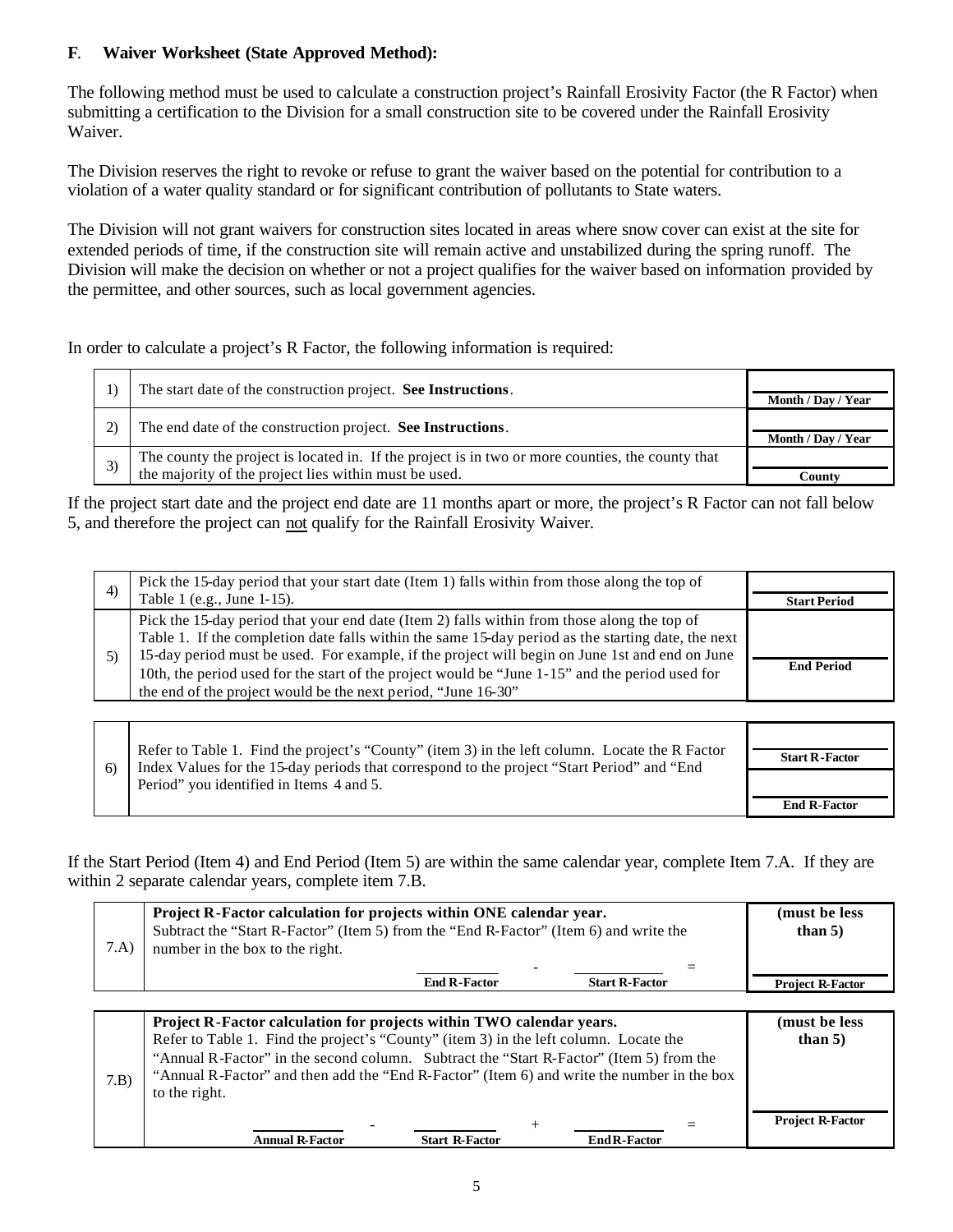### **G. Waiver Certification:**

If the Project R-Factor calculated in 7.A or 7.B is **less than 5**, the project qualifies for the waiver.

If the Project R-Factor calculated in 7.A or 7.B is **equal to or greater than 5**, the project **does not** qualify for the waiver, and the site owner or operator must submit an application for coverage under a CDPS General Permit, and comply with its requirements.

Please check the following boxes indicating you understand the requirements presented herein, and sign the certification:

- I understand that if the project's or larger common plan of development or sale's anticipated schedule changes so that the start date is in an earlier 15-day period or the end date is in a later period, this form must be filled out with the new information and resubmitted if the site still qualifies for the waiver, or an application for coverage under the CDPS general permit for Stormwater Discharges Associated with Construction Activity must be submitted to the Division.
- I understand that if the project or larger common plan of development or sale exceeds, or is expected to exceed 5 acres of disturbance, an application for coverage under the CDPS general permit for Stormwater Discharges Associated with Construction Activity must be submitted to the Division.

"I certify under penalty of law that I have personally examined and am familiar with the information submitted in this waiver form and that, based on my inquiry of those individuals immediately responsible for obtaining the information, I believe that the information is true, accurate and complete. I am aware that there are significant penalties for submitting false information, including the possibility of fine or imprisonment."

\_\_\_\_\_\_\_\_\_\_\_\_\_\_\_\_\_\_\_\_\_\_\_\_\_\_\_\_\_\_\_\_\_\_\_\_\_\_\_\_\_\_\_\_\_\_\_\_\_\_\_\_\_\_\_\_\_\_\_\_\_\_\_\_\_\_\_\_\_\_\_\_\_\_\_\_\_\_\_\_\_\_\_\_\_\_\_\_\_\_\_\_

Signature of Applicant Date Signed

\_\_\_\_\_\_\_\_\_\_\_\_\_\_\_\_\_\_\_\_\_\_\_\_\_\_\_\_\_\_\_\_\_\_\_\_\_\_\_\_\_\_\_\_\_\_\_\_\_\_\_\_\_\_\_\_\_\_\_\_\_\_\_\_\_\_\_\_\_\_\_\_\_\_\_\_\_\_\_\_\_\_\_\_\_\_\_\_\_\_\_\_\_\_\_\_\_\_\_\_

Name (printed) Title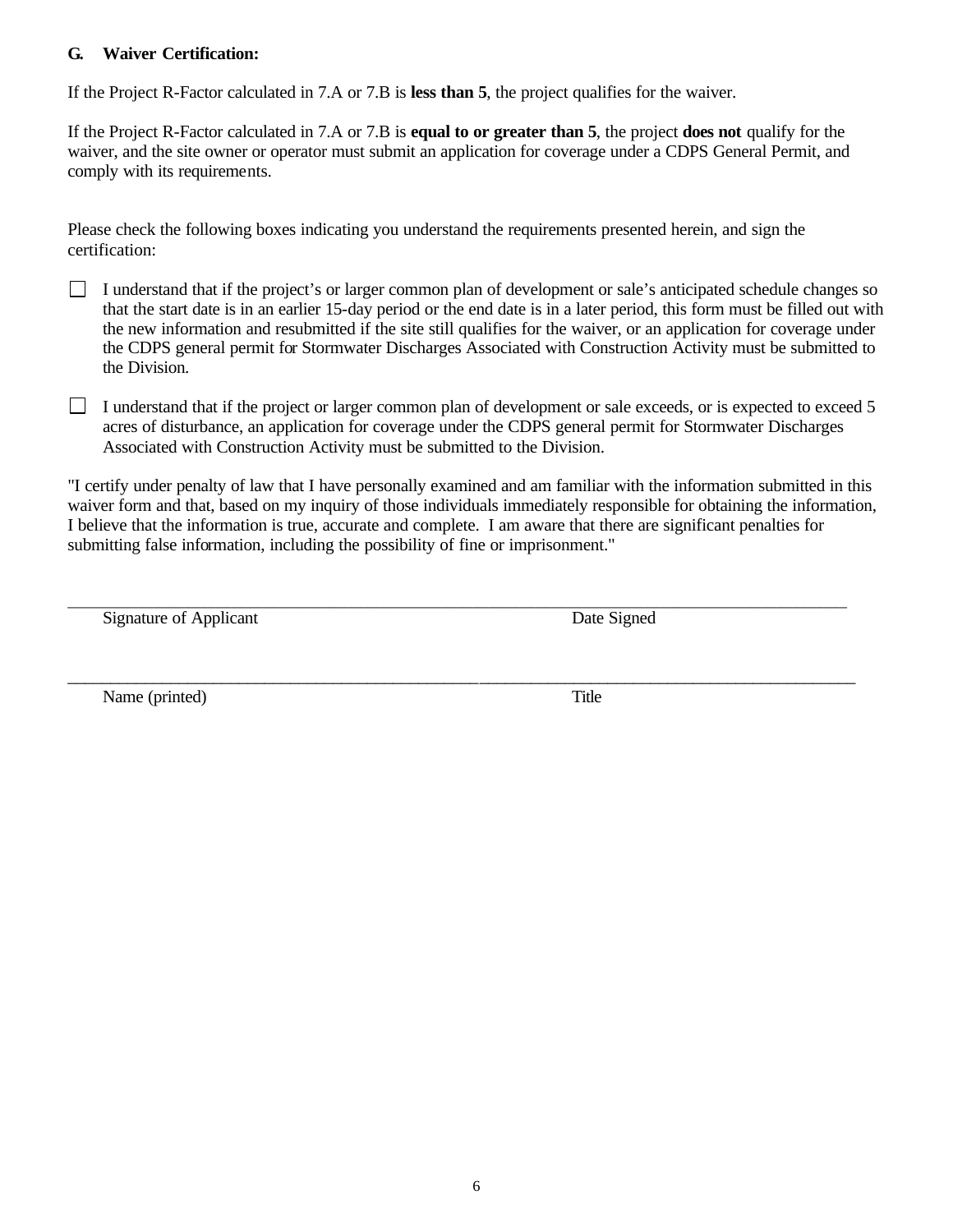**Table 1: R Factors by County**

|                    |                 | R- Factor Index by 15-day period: |                       |     |     |     |            |     |     |     |     |      |      |      |      |      |                          |          |      |          |                     |      |      |                                                                                                                  |      |
|--------------------|-----------------|-----------------------------------|-----------------------|-----|-----|-----|------------|-----|-----|-----|-----|------|------|------|------|------|--------------------------|----------|------|----------|---------------------|------|------|------------------------------------------------------------------------------------------------------------------|------|
|                    | Annual          |                                   | Jan                   |     | Feb |     | Mar<br>Apr |     |     |     | May |      | Jun  |      | Jul  |      | Aug                      |          | Sep  |          | Oct                 |      | Nov  | Dec                                                                                                              |      |
| <b>County</b>      | <b>R</b> Factor |                                   | 1-15 16-31 1-15 16-29 |     |     |     |            |     |     |     |     |      |      |      |      |      |                          |          |      |          |                     |      |      | 1-15 16-31  1-15 16-30  1-15 16-31  1-15 16-30  1-15 16-31  1-15 16-31  1-15 16-30  1-15 16-31  1-15 16-30  1-15 |      |
| <b>Adams</b>       | 50              | 0.0                               | 0.0                   | 0.1 | 0.1 | 0.1 | 0.2        | 0.3 | 0.9 | 2.5 | 5.0 | 9.8  | 13.6 | 19.2 | 26.4 | 34.4 | 42.0                     | 45.8     | 48.2 | 49.1     | 49.6                | 49.8 | 49.9 | 50.0                                                                                                             | 50.0 |
| Alamosa            | 15              | 0.0                               | 0.0                   | 0.0 | 0.0 | 0.1 | 0.1        | 0.1 | 0.1 | 0.2 | 0.6 | 1.5  | 1.9  | 2.7  | 4.6  | 8.1  | 11.6                     | 13.4     | 14.2 | 14.6     | 14.8                | 14.9 | 14.9 | 15.0                                                                                                             | 15.0 |
| Arapahoe           | 50              | 0.0                               | 0.0                   | 0.1 | 0.1 | 0.1 | 0.2        | 0.3 | 0.9 | 2.5 | 5.0 | 9.8  | 13.6 | 19.2 | 26.4 | 34.4 | 42.0                     | 45.8     | 48.2 | 49.1     | 49.6                | 49.8 | 49.9 | 50.0                                                                                                             | 50.0 |
| <b>Archuleta</b>   | 10              | 0.0                               | 0.0                   | 0.0 | 0.0 | 0.0 | 0.0        | 0.1 | 0.1 | 0.3 | 0.7 | 1.4  | 2.0  | 3.0  | 4.5  | 6.4  | 8.3                      | 9.2      | 9.6  | 9.8      | 9.9                 | 10.0 | 10.0 | 10.0                                                                                                             | 10.0 |
| Baca               | 60              | 0.0                               | 0.0                   | 0.1 | 0.1 | 0.1 | 0.1        | 0.3 | 0.7 | 1.9 | 4.0 | 8.6  | 12.1 | 17.9 | 26.7 | 38.5 | 49.9                     | 55.3     | 57.8 | 58.9     | 59.6                | 59.8 | 59.9 | 60.0                                                                                                             | 60.0 |
| <b>Bent</b>        | 50              | 0.0                               | 0.0                   | 0.1 | 0.1 | 0.1 | 0.1        | 0.3 | 0.6 | 1.6 | 3.4 | 7.2  | 10.1 | 14.9 | 22.3 | 32.1 | 41.6                     | 46.148.2 |      | 49.1     | 49.7                | 49.9 | 49.9 | 50.0                                                                                                             | 50.0 |
| <b>Boulder</b>     | 35              | 0.0                               | 0.0                   | 0.0 | 0.0 | 0.1 | 0.1        | 0.2 | 0.6 | 1.7 | 3.5 | 6.8  | 9.5  | 13.4 | 18.5 | 24.1 | 29.4                     | 32.1     | 33.7 | 34<br>.4 | 34.7                | 34.9 | 34.9 | 35.0                                                                                                             | 35.0 |
| <b>Broomfield</b>  | 35              | 0.0                               | 0.0                   | 0.0 | 0.0 | 0.1 | 0.1        | 0.2 | 0.6 | 1.7 | 3.5 | 6.8  | 9.5  | 13.4 | 18.5 | 24.1 | 29.4                     | 32.1     | 33.7 | 34.4     | 34.7                | 34.9 | 34.9 | 35.0                                                                                                             | 35.0 |
| <b>Chaffee</b>     | 20              | 0.0                               | 0.0                   | 0.0 | 0.0 | 0.0 | 0.0        | 0.1 | 0.2 | 0.6 | 1.3 | 2.9  | 4.0  | 6.0  | 8.9  | 12.8 | 16.6                     | 18.4     | 19.3 | 19.6     | 19.9                | 19.9 | 20.0 | 20.0                                                                                                             | 20.0 |
| <b>Cheyenne</b>    | 70              | 0.0                               | 0.0                   | 0.1 | 0.1 | 0.1 | 0.1        | 0.4 | 0.8 | 2.2 | 4.7 | 10.1 | 14.1 | 20.9 | 31.2 | 44.9 | 58.2                     | 64.5     | 67.5 | 68.7     | 69.5                | 69.8 | 69.9 | <b>70.0</b>                                                                                                      | 70.0 |
| <b>Clear Creek</b> | 25              | 0.0                               | 0.0                   | 0.0 | 0.0 | 0.1 | 0.1        | 0.2 | 0.4 | 1.2 | 2.5 | 4.9  | 6.8  | 9.6  | 13.2 | 17.2 | 21.0                     | 22.9     | 24.1 | 24.6     | 24.8                | 24.9 | 25.0 | 25.0                                                                                                             | 25.0 |
| <b>Conejos</b>     | 10              | 0.0                               | 0.0                   | 0.0 | 0.0 | 0.0 | 0.1        | 0.1 | 0.1 | 0.2 | 0.4 | 1.0  | 1.3  | 1.8  | 3.1  | 5.4  | 7.7                      | 8.9      | 9.5  | 9.7      | 9.9                 | 9.9  | 10.0 | 10.0                                                                                                             | 10.0 |
| Costilla           | 20              | 0.0                               | 0.0                   | 0.0 | 0.0 | 0.1 | 0.1        | 0.2 | 0.2 | 0.3 | 0.8 | 2.0  | 2.6  | 3.6  | 6.1  | 10.8 | 15.4                     | 17.8     | 19.0 | 19.4     | 19.7                | 19.9 | 19.9 | 20.0                                                                                                             | 20.0 |
| <b>Crowley</b>     | 40              | 0.0                               | 0.0                   | 0.0 | 0.0 | 0.1 | 0.1        | 0.2 | 0.5 | 1.2 | 2.7 | 5.8  | 8.0  | 11.9 | 17.8 | 25.7 | 33.2                     | 36.9     | 38.6 | 39.2     | 39.7                | 39.9 | 39.9 | 40.0                                                                                                             | 40.0 |
| <b>Custer</b>      | 20              | 0.0                               | 0.0                   | 0.0 | 0.0 | 0.0 | 0.0        | 0.1 | 0.2 | 0.6 | 1.3 | 2.9  | 4.0  | 6.0  | 8.9  | 12.8 | 16.6                     | 18.4     | 19.3 | 19.6     | 19.9                | 19.9 | 20.0 | 20.0                                                                                                             | 20.0 |
| <b>Delta</b>       | 10              | 0.0                               | 0.1                   | 0.1 | 0.2 | 0.2 | 0.3        | 0.3 | 0.5 | 0.7 | 1.0 | 1.6  | 2.0  | 2.7  | 3.6  | 5.2  | 6.8                      | 7.9      | 8.9  | 9.3      | 9.6                 | 9.7  | 9.8  | 10.0                                                                                                             | 10.0 |
| Denver             | 40              | 0.0                               | 0.0                   | 0.0 | 0.0 | 0.1 | 0.1        | 0.2 | 0.7 | 2.0 | 4.0 | 7.8  | 10.9 | 15.3 | 21.1 | 27.5 | 33.6                     | 36.6     | 38.6 | 39.3     | 39.7                | 39.8 | 39.9 | 40.0                                                                                                             | 40.0 |
| <b>Dolores</b>     | 20              | 0.0                               | 0.1                   | 0.2 | 0.3 | 0.4 | 0.5        | 0.7 | 0.9 | 1.4 | 2.0 | 3.1  | 3.9  | 5.3  | 7.3  | 10.3 | 13.5                     | 15.9     | 17.8 | 18.6     | 19.2                | 19.5 | 19.6 | 19.7                                                                                                             | 20.0 |
| <b>Douglas</b>     | 35              | 0.0                               | 0.0                   | 0.0 | 0.0 | 0.1 | 0.1        | 0.2 | 0.6 | 1.7 | 3.5 | 6.8  | 9.5  | 13.4 | 18.5 | 24.1 | 29.4                     | 32.1     | 33.7 | 34.4     | 34.7                | 34.9 | 34.9 | 35.0                                                                                                             | 35.0 |
| <b>Eagle</b>       | 10              | 0.0                               | 0.1                   | 0.1 | 0.2 | 0.2 | 0.3        | 0.3 | 0.5 | 0.7 | 1.0 | 1.6  | 2.0  | 2.7  | 3.6  | 5.2  | 6.8                      | 7.9      | 8.9  | 9.3      | 9.6                 | 9.7  | 9.8  | 10.0                                                                                                             | 10.0 |
| Elbert             | 45              | 0.0                               | 0.0                   | 0.0 | 0.0 | 0.1 | 0.1        | 0.3 | 0.8 | 2.2 | 4.5 | 8.8  | 12.2 | 17.2 | 23.8 | 31.0 | 37.8                     | 41.2     | 43.4 | 44       | 44.6                | 44.8 | 44.9 | 44.91                                                                                                            | 45.0 |
| <b>El Paso</b>     | 40              | 0.0                               | 0.0                   | 0.0 | 0.0 | 0.1 | 0.1        | 0.2 | 0.5 | 1.2 | 2.7 | 5.8  | 8.0  | 11.9 | 17.8 | 25.7 | 33.2                     | 36.9     | 38.6 | 39.2     | 39.7                | 39.9 | 39.9 | 40.0                                                                                                             | 40.0 |
| Fremont            | 20              | 0.0                               | 0.0                   | 0.0 | 0.0 | 0.0 | 0.0        | 0.1 | 0.2 | 0.6 | 1.3 | 2.9  | 4.0  | 6.0  | 8.9  | 12.8 | 16.6                     | 18.4     | 19.3 | 19.6     | 19.9                | 19.9 | 20.0 | 20.0                                                                                                             | 20.0 |
| <b>Garfield</b>    | 10              | 0.0                               | 0.1                   | 0.1 | 0.2 | 0.2 | 0.3        | 0.3 | 0.5 | 0.7 | 1.0 | 1.6  | 2.0  | 2.7  | 3.6  | 5.2  | 6.8                      | 7.9      | 8.9  | 9.3      | 9.6                 | 9.7  | 9.8  | 10.0                                                                                                             | 10.0 |
| Gilpin             | 25              | 0.0                               | 0.0                   | 0.0 | 0.0 | 0.1 | 0.1        | 0.2 | 0.4 | 1.2 | 2.5 | 4.9  | 6.8  | 9.6  | 13.2 | 17.2 | 21.0                     | 22.9     | 24.1 | 24.6     | 24.8                | 24.9 | 25.0 | 25.0                                                                                                             | 25.0 |
| Grand              | 10              | 0.0                               | 0.1                   | 0.1 | 0.2 | 0.2 | 0.3        | 0.3 | 0.5 | 0.7 | 1.0 | 1.6  | 2.0  | 2.7  | 3.6  | 5.2  | 6.8                      | 7.9      | 8.9  | 9.3      | 9.6                 | 9.7  | 9.8  | 10.0                                                                                                             | 10.0 |
| Gunnison           | 10              | 0.0                               | 0.1                   | 0.1 | 0.2 | 0.2 | 0.3        | 0.3 | 0.5 | 0.7 | 1.0 | 1.6  | 2.0  | 2.7  | 3.6  | 5.2  | 6.8                      | 7.9      | 8.9  | 9.3      | 9.6                 | 9.7  | 9.8  | 10.0                                                                                                             | 10.0 |
| <b>Hinsdale</b>    | 15              | 0.0                               | 0.1                   | 0.2 | 0.2 | 0.3 | 0.4        | 0.5 | 0.7 | 1.0 | 1.5 | 2.3  | 3.0  | 4.0  | 5.5  | 7.8  | 10.1                     | 11.9     | 13.3 | 14.0     | 14.4                | 14.6 | 14.7 | 14.81                                                                                                            | 15.0 |
| <b>Huerfano</b>    | 40              | 0.0                               | 0.0                   | 0.0 | 0.0 | 0.1 | 0.1        | 0.2 | 0.5 | 1.2 | 2.7 | 5.8  | 8.0  | 11.9 | 17.8 | 25.7 | 33.2                     | 36.9     | 38.6 | 39.2     | 39.7                | 39.9 | 39.9 | 40.0                                                                                                             | 40.0 |
| <b>Jackson</b>     | 10              | 0.0                               | 0.1                   | 0.1 | 0.2 | 0.2 | 0.3        | 0.3 | 0.5 | 0.7 | 1.0 | 1.6  | 2.0  | 2.7  | 3.6  | 5.2  | 6.8                      | 7.9      | 8.9  | 9.3      | 9.6                 | 9.7  | 9.8  | 10.0                                                                                                             | 10.0 |
| <b>Jefferson</b>   | 30              | 0.0                               | 0.0                   | 0.0 | 0.0 | 0.1 | 0.1        | 0.2 | 0.5 | 1.5 | 3.0 | 5.9  | 8.2  | 11.5 | 15.8 | 20.6 | 25.2                     | 27.5     | 28.9 | 29.5     | 29.8                | 29.9 | 29.9 | 30.0                                                                                                             | 30.0 |
| Kiowa              | 60              | 0.0                               | 0.0                   | 0.1 | 0.1 | 0.1 | 0.1        | 0.3 | 0.7 | 1.9 | 4.0 | 8.6  | 12.1 | 17.9 | 26.7 | 38.5 | 49.9                     | 55.3     | 57.8 | 58.9     | 59.6                | 59.8 | 59.9 | 60.0                                                                                                             | 60.0 |
| <b>Kit Carson</b>  | 55              | 0.0                               | 0.0                   | 0.1 | 0.1 | 0.1 | 0.2        | 0.5 | 0.9 | 1.9 | 4.6 | 10.7 | 16.5 | 24.2 |      |      | 32.6 39.8 46.5 50.2 53.1 |          |      |          | 54.2 54.7 54.9 54.9 |      |      | 55.0                                                                                                             | 55.0 |